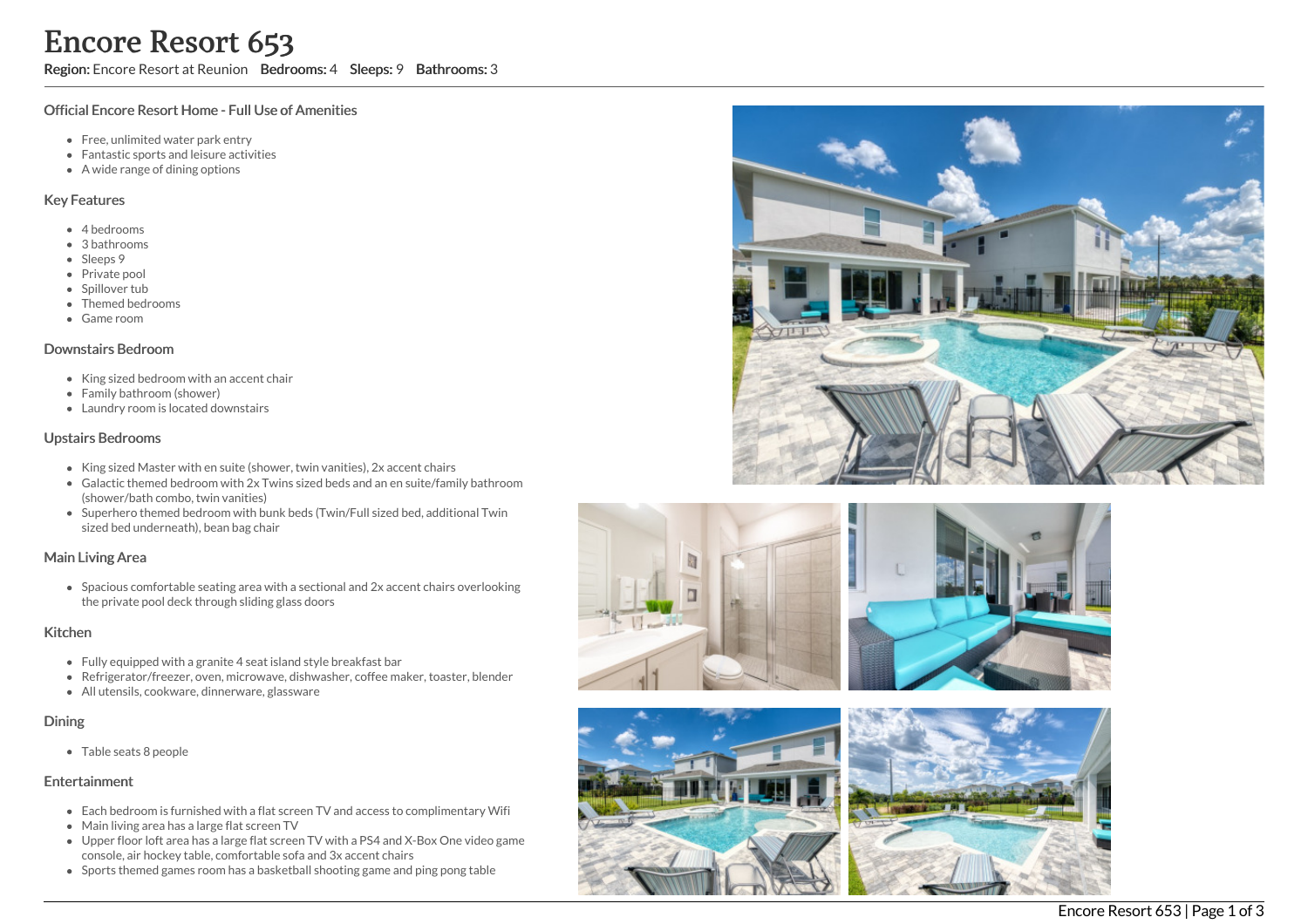# Outdoor Living Space

- Private swimming pool and spillover spa (optional heating)
- 6x sun loungers, 6 seat patio table, outdoor sofa

# Places of interest

- Golf courses 4 miles
- Supermarket 2 miles
- Shopping mall 4 miles
- Disney World 7 miles
- Seaworld 14 miles
- Universal Studios 20 miles
- Legoland 30 miles
- Airport 26 miles
- Beaches 75 miles